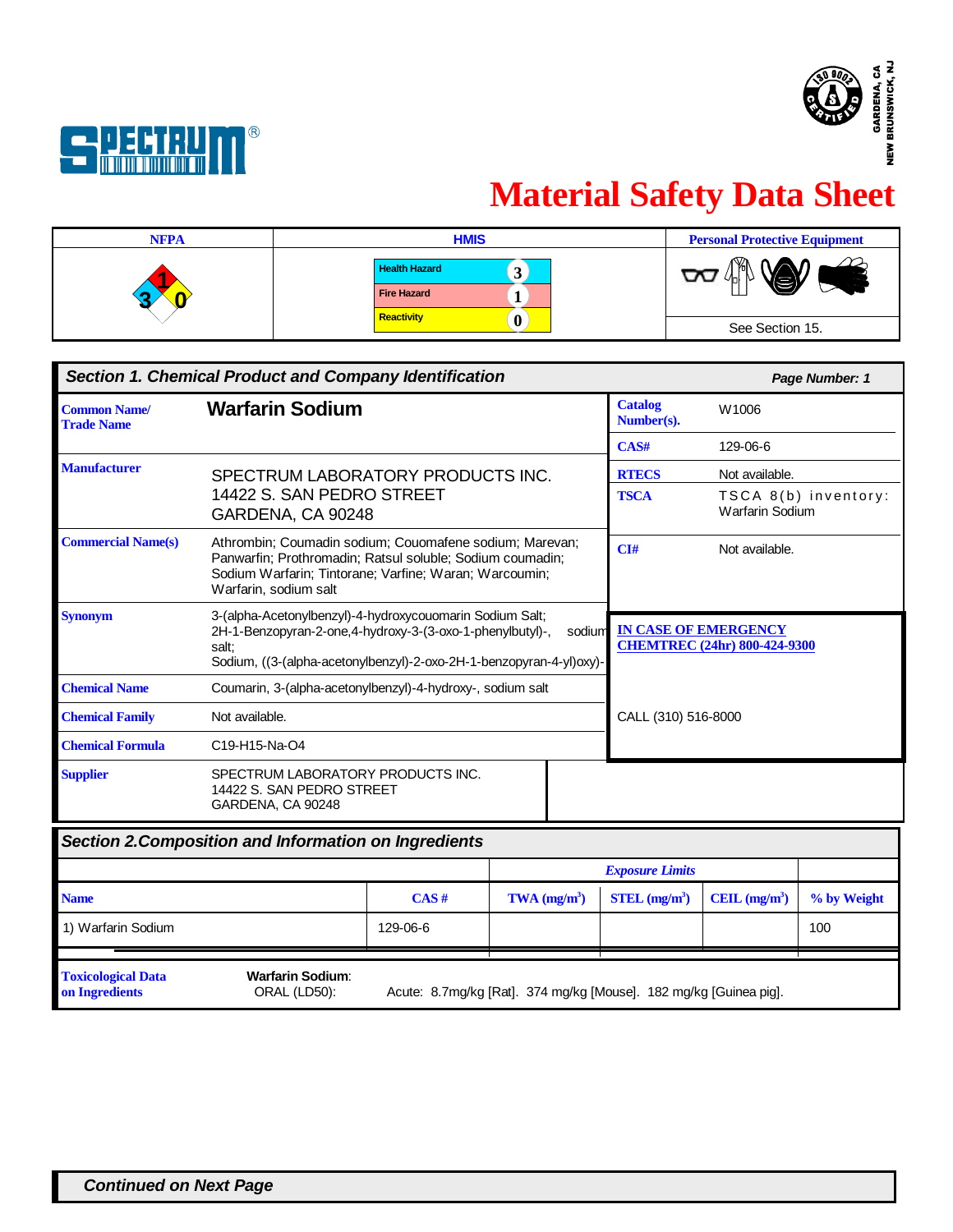# *Section 3. Hazards Identification*

|                                                   | Potential Acute Health Effects Very hazardous in case of ingestion. Hazardous in case of skin contact (permeator), of inhalation. Slightly<br>hazardous in case of skin contact (irritant), of eye contact (irritant). Severe over-exposure can result in death.                                                                      |
|---------------------------------------------------|---------------------------------------------------------------------------------------------------------------------------------------------------------------------------------------------------------------------------------------------------------------------------------------------------------------------------------------|
| <b>Potential Chronic Health</b><br><b>Effects</b> | <b>CARCINOGENIC EFFECTS: Not available.</b><br><b>MUTAGENIC EFFECTS: Not available.</b><br><b>TERATOGENIC EFFECTS: Not available.</b><br><b>DEVELOPMENTAL TOXICITY: Not available.</b><br>Repeated exposure to a highly toxic material may produce general deterioration of health by an accumulation in<br>one or many human organs. |

## *Section 4. First Aid Measures*

| <b>Eye Contact</b>          | Check for and remove any contact lenses. In case of contact, immediately flush eyes with plenty of water for at<br>least 15 minutes. Cold water may be used. Get medical attention if irritation occurs.                                                                  |
|-----------------------------|---------------------------------------------------------------------------------------------------------------------------------------------------------------------------------------------------------------------------------------------------------------------------|
| <b>Skin Contact</b>         | Wash with soap and water. Cover the irritated skin with an emollient. Get medical attention if irritation develops.<br>Cold water may be used.                                                                                                                            |
| <b>Serious Skin Contact</b> | Wash with a disinfectant soap and cover the contaminated skin with an anti-bacterial cream. Seek immediate<br>medical attention.                                                                                                                                          |
| <b>Inhalation</b>           | If inhaled, remove to fresh air. If not breathing, give artificial respiration. If breathing is difficult, give oxygen. Get<br>medical attention.                                                                                                                         |
| <b>Serious Inhalation</b>   | Evacuate the victim to a safe area as soon as possible. Loosen tight clothing such as a collar, tie, belt or<br>waistband. If breathing is difficult, administer oxygen. If the victim is not breathing, perform mouth-to-mouth<br>resuscitation. Seek medical attention. |
| <b>Ingestion</b>            | If swallowed, do not induce vomiting unless directed to do so by medical personnel. Never give anything by<br>mouth to an unconscious person. Loosen tight clothing such as a collar, tie, belt or waistband. Get medical<br>attention immediately.                       |
| <b>Serious Ingestion</b>    | Not available.                                                                                                                                                                                                                                                            |

| <b>Section 5. Fire and Explosion Data</b>                       |                                                                                                                                                                                                             |
|-----------------------------------------------------------------|-------------------------------------------------------------------------------------------------------------------------------------------------------------------------------------------------------------|
| <b>Flammability of the Product</b>                              | May be combustible at high temperature.                                                                                                                                                                     |
| <b>Auto-Ignition Temperature</b>                                | Not available.                                                                                                                                                                                              |
| <b>Flash Points</b>                                             | Not available.                                                                                                                                                                                              |
| <b>Flammable Limits</b>                                         | Not available.                                                                                                                                                                                              |
| <b>Products of Combustion</b>                                   | These products are carbon oxides (CO, CO2). Some metallic oxides.                                                                                                                                           |
| <b>Fire Hazards in Presence of</b><br><b>Various Substances</b> | Slightly flammable to flammable in presence of heat.                                                                                                                                                        |
| of Various Substances                                           | Explosion Hazards in Presence Risks of explosion of the product in presence of mechanical impact: Not available.<br>Risks of explosion of the product in presence of static discharge: Not available.       |
| <b>Fire Fighting Media</b><br>and Instructions                  | SMALL FIRE: Use DRY chemical powder.<br>LARGE FIRE: Use water spray, fog or foam. Do not use water jet.                                                                                                     |
| <b>Special Remarks on</b><br><b>Fire Hazards</b>                | As with most organic solids, fire is possible at elevated temperatures Material in powder form, capable of creating<br>a dust explosion. When heated to decomposition it emits toxic fumes of sodium oxide. |
| <b>Special Remarks on Explosion</b><br><b>Hazards</b>           | Fine dust dispersed in air in sufficient concentrations, and in the presence of an ignition source is a potential dust<br>explosion hazard.                                                                 |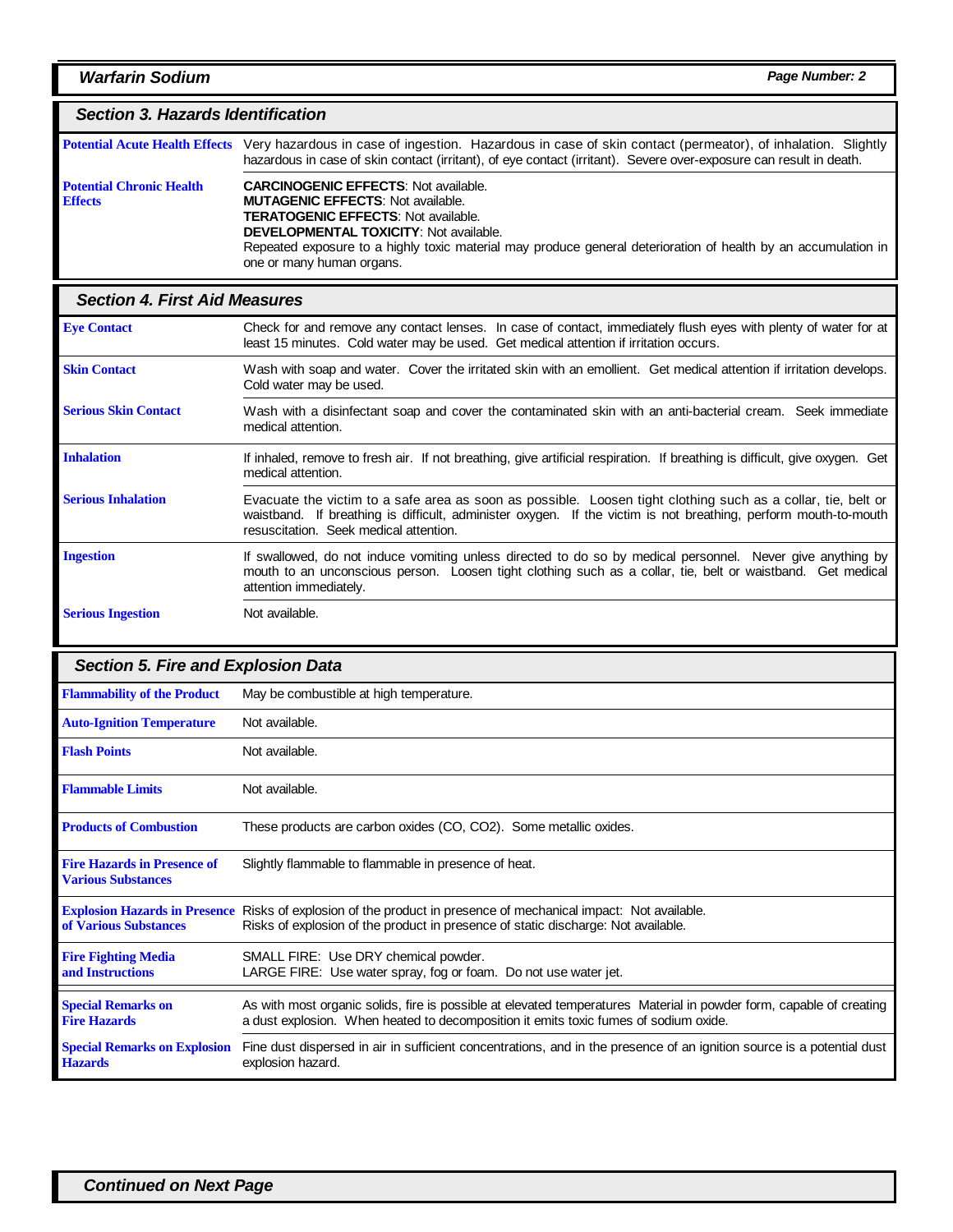#### *Section 6. Accidental Release Measures*

#### **Small Spill**

**Large Spill**

Use appropriate tools to put the spilled solid in a convenient waste disposal container.

#### Poisonous solid.

Stop leak if without risk. Do not get water inside container. Do not touch spilled material. Use water spray to reduce vapors. Prevent entry into sewers, basements or confined areas; dike if needed. Eliminate all ignition sources. Call for assistance on disposal.

## *Section 7. Handling and Storage*

Keep away from heat. Keep away from sources of ignition. Ground all equipment containing material. Do not ingest. Do not breathe dust. Avoid contact with skin. Wear suitable protective clothing. In case of insufficient ventilation, wear suitable respiratory equipment. If ingested, seek medical advice immediately and show the container or the label. **Precautions**

**Storage**

Keep container tightly closed. Keep container in a cool, well-ventilated area. Sensitive to light. Store in light-resistant containers.

#### *Section 8. Exposure Controls/Personal Protection*

Use process enclosures, local exhaust ventilation, or other engineering controls to keep airborne levels below recommended exposure limits. If user operations generate dust, fume or mist, use ventilation to keep exposure to airborne contaminants below the exposure limit. Safety glasses. Lab coat. Dust respirator. Be sure to use an approved/certified respirator or equivalent. Gloves. Personal Protection in Case of Splash goggles. Full suit. Dust respirator. Boots. Gloves. A self contained breathing apparatus should be used to avoid inhalation of the product. Suggested protective clothing might not be sufficient; consult a specialist BEFORE handling this product. Not available. **Engineering Controls Personal Protection a Large Spill Exposure Limits**

#### *Section 9. Physical and Chemical Properties*

| <b>Physical state and appearance</b> | Solid. (Crystalline powder.)                                                                                                               | <b>Odor</b>  | Odorless.            |
|--------------------------------------|--------------------------------------------------------------------------------------------------------------------------------------------|--------------|----------------------|
|                                      |                                                                                                                                            | <b>Taste</b> | Tasteless to Bitter. |
| <b>Molecular Weight</b>              | 330.31 g/mole                                                                                                                              |              |                      |
| pH (1% soln/water)                   | $7.2 - 8.3$                                                                                                                                | <b>Color</b> | White.               |
| <b>Boiling Point</b>                 | Not available.                                                                                                                             |              |                      |
| <b>Melting Point</b>                 | 157°C (314.6°F) - 167 C.                                                                                                                   |              |                      |
| <b>Critical Temperature</b>          | Not available.                                                                                                                             |              |                      |
| <b>Specific Gravity</b>              | Not available.                                                                                                                             |              |                      |
| <b>Vapor Pressure</b>                | Not applicable.                                                                                                                            |              |                      |
| <b>Vapor Density</b>                 | Not available.                                                                                                                             |              |                      |
| <b>Volatility</b>                    | Not available.                                                                                                                             |              |                      |
| <b>Odor Threshold</b>                | Not available.                                                                                                                             |              |                      |
| <b>Water/Oil Dist. Coeff.</b>        | Not available.                                                                                                                             |              |                      |
| <b>Ionicity</b> (in Water)           | Not available.                                                                                                                             |              |                      |
| <b>Dispersion Properties</b>         | See solubility in water, methanol.                                                                                                         |              |                      |
| <b>Solubility</b>                    | Soluble in cold water, methanol.<br>Very slightly soluble in diethyl ether.<br>Soluble in ethanol.<br>Very slightly soluble in chloroform. |              |                      |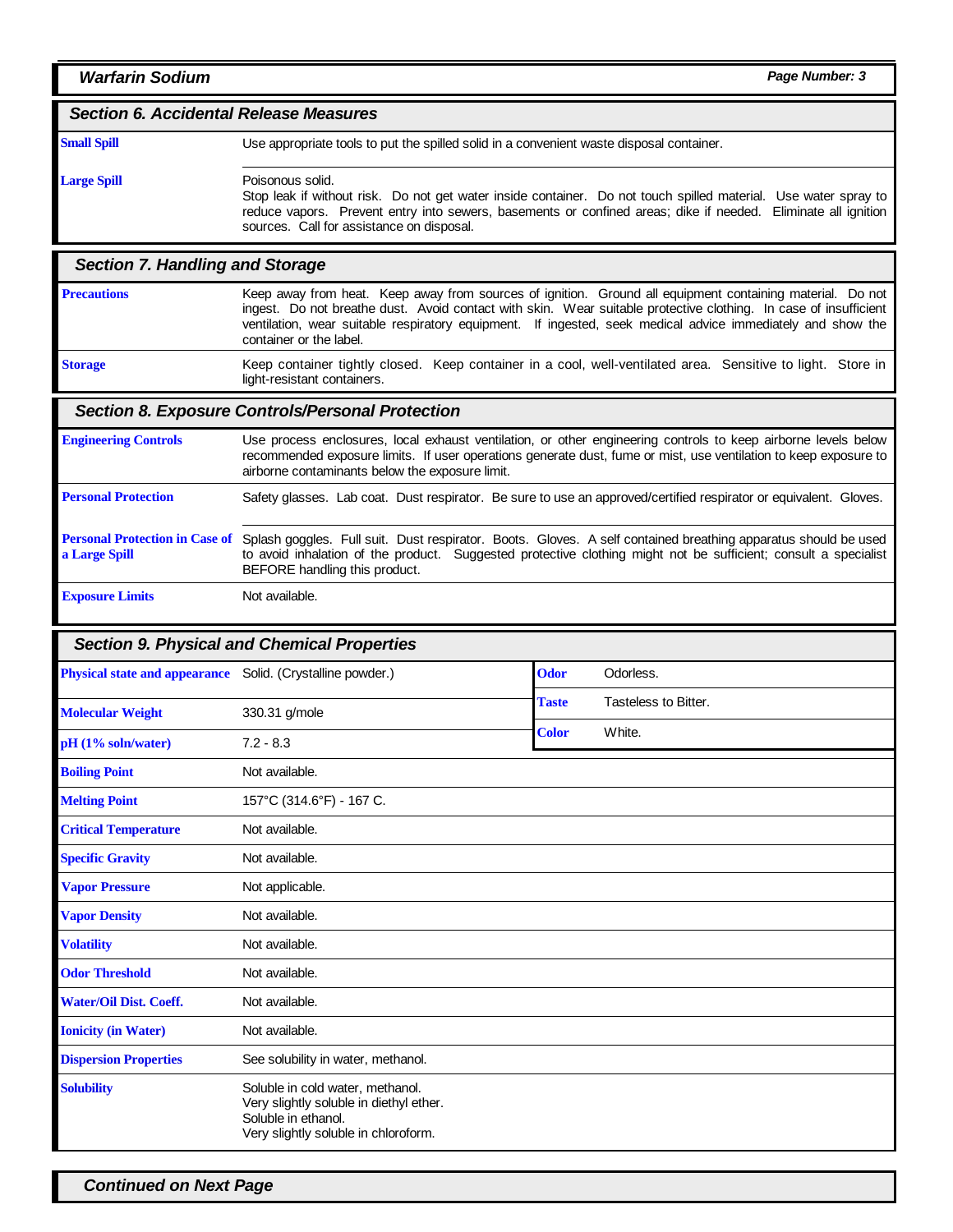# *Warfarin Sodium Page Number: 4*

| <b>Section 10. Stability and Reactivity Data</b>         |                                                        |
|----------------------------------------------------------|--------------------------------------------------------|
| <b>Stability</b>                                         | The product is stable.                                 |
| <b>Instability Temperature</b>                           | Not available.                                         |
| <b>Conditions of Instability</b>                         | Excess heat, incompatible materials, dust generation.  |
| <b>Incompatibility with various</b><br><b>substances</b> | Not available.                                         |
| <b>Corrosivity</b>                                       | Not available.                                         |
| <b>Special Remarks on</b><br><b>Reactivity</b>           | Sensitive to light. May discolor on exposure to light. |
| <b>Special Remarks on</b><br><b>Corrosivity</b>          | Not available.                                         |
| <b>Polymerization</b>                                    | Will not occur.                                        |

| <b>Section 11. Toxicological Information</b>                      |                                                                                                                                                                                                                                                                                                                                                                                                                                                                                                                                                                                                                                                                                                                                                                                                                                                                                                                                                                                                                                                                                                                                                                                                                                                                                                                                                                                                                                                                                |
|-------------------------------------------------------------------|--------------------------------------------------------------------------------------------------------------------------------------------------------------------------------------------------------------------------------------------------------------------------------------------------------------------------------------------------------------------------------------------------------------------------------------------------------------------------------------------------------------------------------------------------------------------------------------------------------------------------------------------------------------------------------------------------------------------------------------------------------------------------------------------------------------------------------------------------------------------------------------------------------------------------------------------------------------------------------------------------------------------------------------------------------------------------------------------------------------------------------------------------------------------------------------------------------------------------------------------------------------------------------------------------------------------------------------------------------------------------------------------------------------------------------------------------------------------------------|
| <b>Routes of Entry</b>                                            | Absorbed through skin. Dermal contact. Inhalation. Ingestion.                                                                                                                                                                                                                                                                                                                                                                                                                                                                                                                                                                                                                                                                                                                                                                                                                                                                                                                                                                                                                                                                                                                                                                                                                                                                                                                                                                                                                  |
| <b>Toxicity to Animals</b>                                        | Acute oral toxicity (LD50): 8.7mg/kg [Rat].                                                                                                                                                                                                                                                                                                                                                                                                                                                                                                                                                                                                                                                                                                                                                                                                                                                                                                                                                                                                                                                                                                                                                                                                                                                                                                                                                                                                                                    |
| <b>Chronic Effects on Humans</b>                                  | Not available.                                                                                                                                                                                                                                                                                                                                                                                                                                                                                                                                                                                                                                                                                                                                                                                                                                                                                                                                                                                                                                                                                                                                                                                                                                                                                                                                                                                                                                                                 |
| <b>Other Toxic Effects on</b><br><b>Humans</b>                    | Very hazardous in case of ingestion.<br>Hazardous in case of skin contact (permeator), of inhalation.<br>Slightly hazardous in case of skin contact (irritant).                                                                                                                                                                                                                                                                                                                                                                                                                                                                                                                                                                                                                                                                                                                                                                                                                                                                                                                                                                                                                                                                                                                                                                                                                                                                                                                |
| <b>Special Remarks on</b><br><b>Toxicity to Animals</b>           | Lethal Dose/Conc 50% Kill:<br>LD50 [Dog] - Route: Oral; Dose: 200 mg/kg<br>LD50 [Rabbit] - Route: Oral; Dose: 800 mg/kg                                                                                                                                                                                                                                                                                                                                                                                                                                                                                                                                                                                                                                                                                                                                                                                                                                                                                                                                                                                                                                                                                                                                                                                                                                                                                                                                                        |
| <b>Special Remarks on</b><br><b>Chronic Effects on Humans</b>     | May cause adverse reproductive effects and birth defects (teratogenic)                                                                                                                                                                                                                                                                                                                                                                                                                                                                                                                                                                                                                                                                                                                                                                                                                                                                                                                                                                                                                                                                                                                                                                                                                                                                                                                                                                                                         |
| <b>Special Remarks on other</b><br><b>Toxic Effects on Humans</b> | <b>Acute Potential Health Effects:</b><br>Skin: May cause skin irritation. It can be absorbed into the skin in toxic amounts with systemic effects similar to<br>ingestion.<br>Eyes: May cause eye irritation.<br>Inhalation: It may cause respiratory tract irritation. It may be absorbed through inhalation.<br>Ingestion: May be fatal if swallowed. The major effect is prolongation of prothrombin time, leading to hemorrhage.<br>Symptoms include cause tissue/skin necrosis, skin discoloration, dermatitis, uncontrolled bleeding, hypotension,<br>hemorrhage in the retina, epitaxis, chest tightness, upper airway occlusion and dyspnea (shortness of breath) or<br>asphyxiation due to hemorrhage into the soft tissues of the neck and pulmonary/alveolar hemorrhage, coughing up<br>blood, and paralysis from intracerebral hemorrhage, abdominal pain, vomiting, gastrointestinal bleeding, bloody or<br>dark stools, easy bruising, abdominal and back pain, shock, and rupture of the spleen. It may also affect<br>behavior/central nervous system. Symptoms may include somnolence, convulsions<br><b>Chronic Potential Health Effects:</b><br>Ingestion or Skin contact: Warfarin sodium has a cumulative toxicity. Warfarin sodium has caused abnormal<br>bleeding following chronic skin contact. Chronic exposure may also produce alopecia and calcification of the<br>cartilaginous rings in the trachea and bronchi. It may also affect the liver. |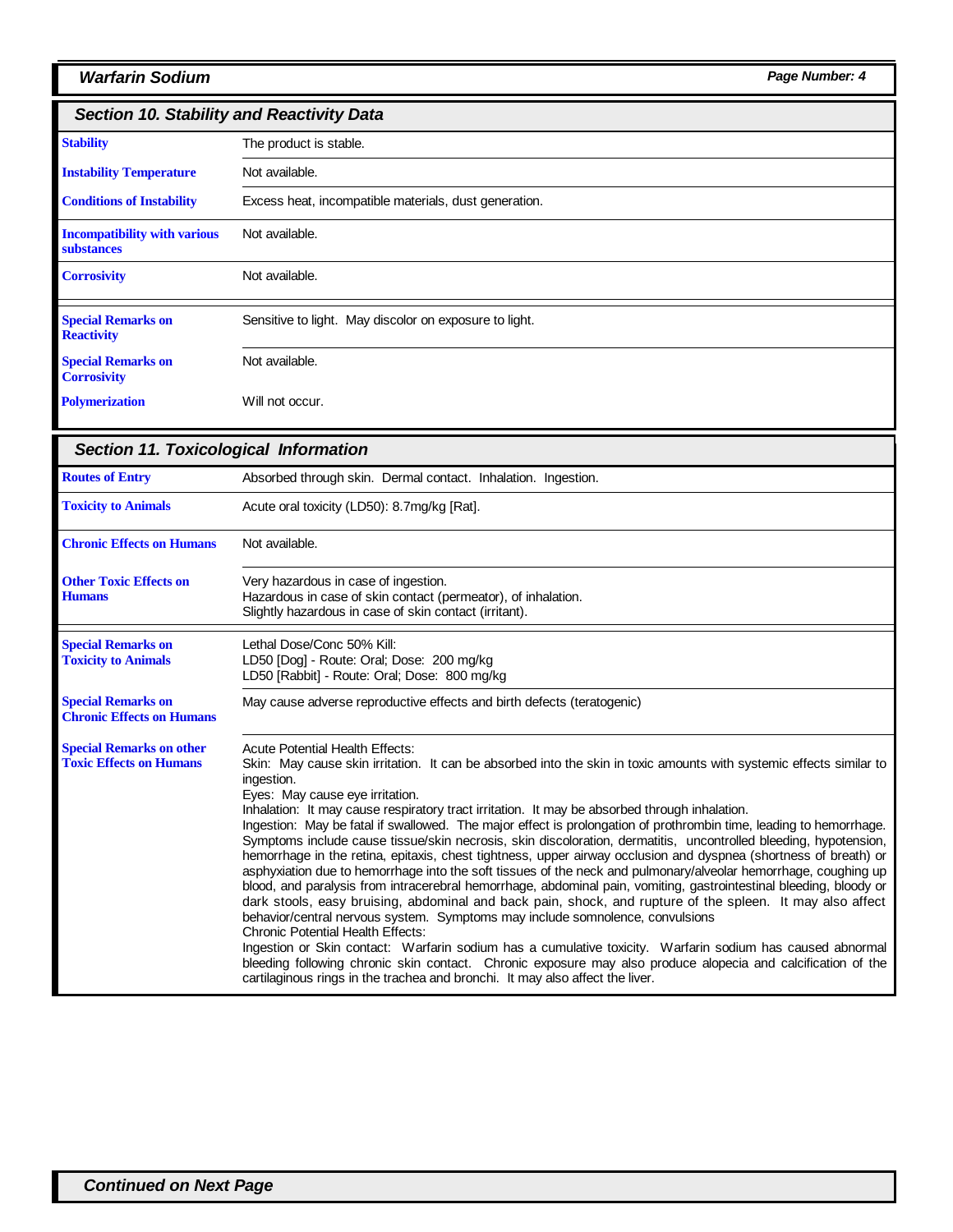## *Warfarin Sodium Page Number: 5*

# *Section 12. Ecological Information*

| <b>Ecotoxicity</b>                                                 | Not available.                                                                                                           |
|--------------------------------------------------------------------|--------------------------------------------------------------------------------------------------------------------------|
| <b>BOD5</b> and COD                                                | Not available.                                                                                                           |
| <b>Products of Biodegradation</b>                                  | Possibly hazardous short term degradation products are not likely. However, long term degradation products may<br>arise. |
| <b>Toxicity of the Products</b><br>of Biodegradation               | The products of degradation are less toxic than the product itself.                                                      |
| <b>Special Remarks on the</b><br><b>Products of Biodegradation</b> | Not available.                                                                                                           |

# *Section 13. Disposal Considerations*

**Waste Disposal** Waste must be disposed of in accordance with federal, state and local environmental control regulations.

| <b>Section 14. Transport Information</b>          |                                                                    |
|---------------------------------------------------|--------------------------------------------------------------------|
| <b>DOT</b> Classification                         | CLASS 6.1: Poisonous material.                                     |
| <b>Identification</b>                             | : Toxic solid, organic, n.o.s. (warfarin sodium) UNNA: 2811 PG: II |
| <b>Special Provisions for</b><br><b>Transport</b> | Not available.                                                     |
| <b>DOT</b> (Pictograms)                           | INHALATION<br>HAZARD                                               |

| Section 15. Other Regulatory Information and Pictograms       |                                                                                                                                                                                                                                                                                                                                                                                                                                                                                                                                            |  |
|---------------------------------------------------------------|--------------------------------------------------------------------------------------------------------------------------------------------------------------------------------------------------------------------------------------------------------------------------------------------------------------------------------------------------------------------------------------------------------------------------------------------------------------------------------------------------------------------------------------------|--|
| <b>Federal and State</b><br><b>Regulations</b>                | Illinois chemical safety act: Warfarin Sodium<br>New York release reporting list: Warfarin Sodium<br>Pennsylvania RTK: Warfarin Sodium<br>Massachusetts RTK: Warfarin Sodium<br>Massachusetts spill list: Warfarin Sodium<br>New Jersey: Warfarin Sodium<br>New Jersey spill list: Warfarin Sodium<br>Louisiana RTK reporting list: Warfarin Sodium<br>TSCA 8(b) inventory: Warfarin Sodium<br>SARA 302/304/311/312 extremely hazardous substances: Warfarin Sodium<br>CERCLA: Hazardous substances.: Warfarin Sodium: 100 lbs. (45.36 kg) |  |
| <b>California</b><br><b>Proposition 65</b><br><b>Warnings</b> | California prop. 65: This product contains the following ingredients for which the State of California has found<br>to cause cancer which would require a warning under the statute: No products were found.<br>California prop. 65: This product contains the following ingredients for which the State of California has found<br>to cause birth defects which would require a warning under the statute: No products were found.                                                                                                        |  |
| <b>Other Regulations</b>                                      | OSHA: Hazardous by definition of Hazard Communication Standard (29 CFR 1910.1200).<br>EINECS: This product is on the European Inventory of Existing Commercial Chemical Substances (EINECS No.<br>204-292-4).<br>Canada: Listed on Canadian Non-Domestic Substance List (NDSL).<br>China: Not listed on National Inventory.<br>Japan: Not listed on National Inventory (ENCS).<br>Korea: Not listed on National Inventory (KECI).<br>Philippines: Not listed on National Inventory (PICCS).<br>Australia: Listed on AICS.                  |  |
|                                                               |                                                                                                                                                                                                                                                                                                                                                                                                                                                                                                                                            |  |
| <b>Continued on Next Page</b>                                 |                                                                                                                                                                                                                                                                                                                                                                                                                                                                                                                                            |  |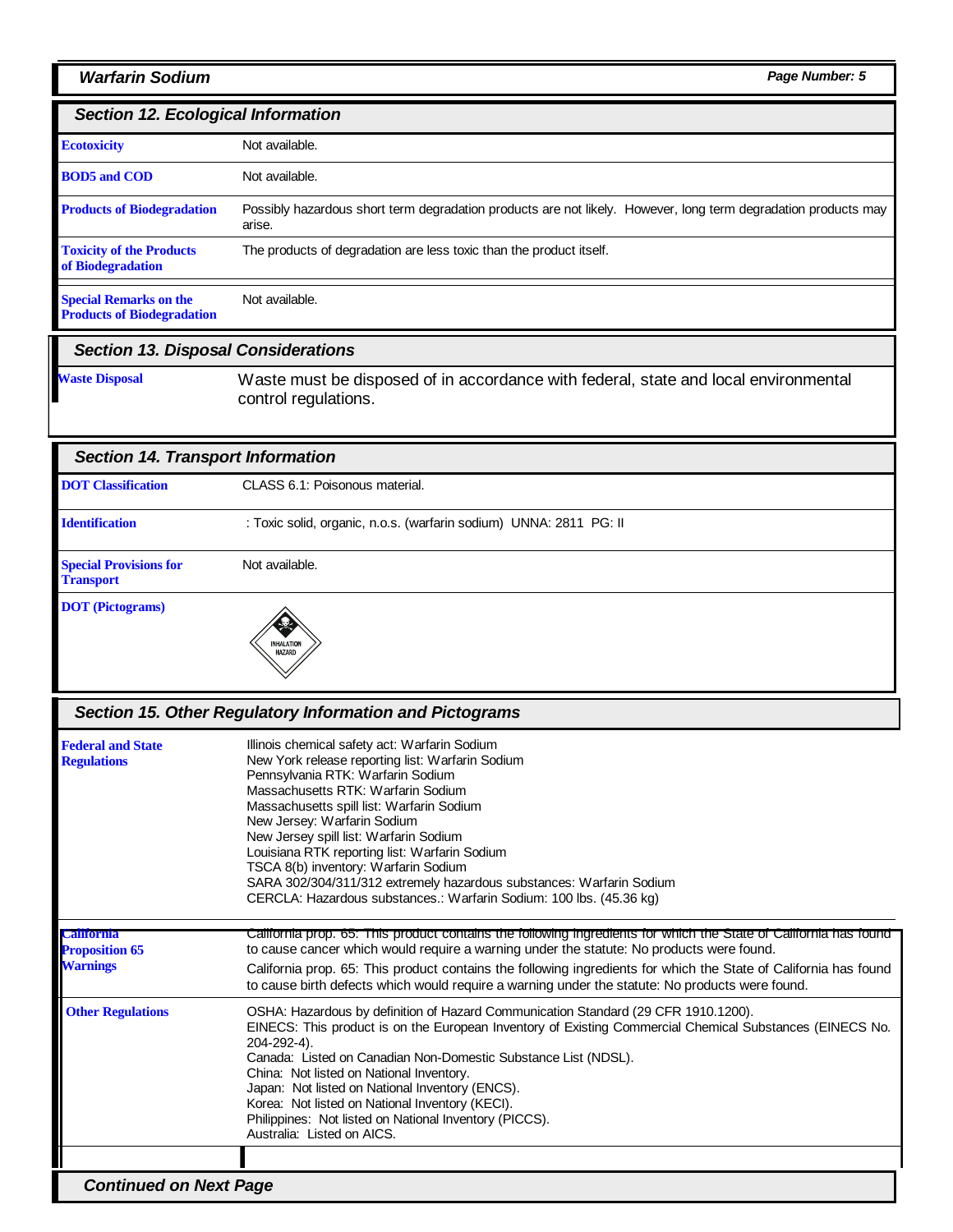| <b>Warfarin Sodium</b>                |                                                                                                         |                                                                                        |                                                                               |                                                                                                                                                                                                            |  | Page Number: 6                                              |  |
|---------------------------------------|---------------------------------------------------------------------------------------------------------|----------------------------------------------------------------------------------------|-------------------------------------------------------------------------------|------------------------------------------------------------------------------------------------------------------------------------------------------------------------------------------------------------|--|-------------------------------------------------------------|--|
| <b>Other Classifications</b>          | CLASS D-1A: Material causing immediate and serious toxic effects (VERY TOXIC).<br><b>WHMIS</b> (Canada) |                                                                                        |                                                                               |                                                                                                                                                                                                            |  |                                                             |  |
|                                       | <b>DSCL (EEC)</b>                                                                                       | R28- Very toxic if swallowed.                                                          |                                                                               | S36/37/39- Wear suitable protective clothing,<br>gloves and eye/face protection.<br>S45- In case of accident or if you feel unwell,<br>seek medical advice immediately (show the<br>label where possible). |  |                                                             |  |
| <b>HMIS (U.S.A.)</b>                  | <b>Health Hazard</b><br><b>Fire Hazard</b><br>Reactivity<br><b>Personal Protection</b>                  | $\mathbf{3}$<br>$\mathbf{1}$<br>$\mathbf{0}$<br>$\bf E$                                | <b>National Fire Protection</b><br><b>Association (U.S.A.)</b>                | <b>Health</b>                                                                                                                                                                                              |  | Flammability<br><b>Reactivity</b><br><b>Specific hazard</b> |  |
| <b>WHMIS</b> (Canada)<br>(Pictograms) |                                                                                                         |                                                                                        |                                                                               |                                                                                                                                                                                                            |  |                                                             |  |
| <b>DSCL (Europe)</b><br>(Pictograms)  | $T+$                                                                                                    |                                                                                        |                                                                               |                                                                                                                                                                                                            |  |                                                             |  |
| <b>TDG</b> (Canada)<br>(Pictograms)   |                                                                                                         |                                                                                        |                                                                               |                                                                                                                                                                                                            |  |                                                             |  |
| <b>ADR (Europe)</b><br>(Pictograms)   |                                                                                                         |                                                                                        |                                                                               |                                                                                                                                                                                                            |  |                                                             |  |
| <b>Protective Equipment</b>           |                                                                                                         | Gloves.                                                                                |                                                                               |                                                                                                                                                                                                            |  |                                                             |  |
|                                       |                                                                                                         | Lab coat.                                                                              |                                                                               |                                                                                                                                                                                                            |  |                                                             |  |
|                                       |                                                                                                         | approved/certified respirator or<br>when ventilation is inadequate.<br>Safety glasses. | Dust respirator. Be sure to use an<br>equivalent. Wear appropriate respirator |                                                                                                                                                                                                            |  |                                                             |  |
|                                       |                                                                                                         |                                                                                        |                                                                               |                                                                                                                                                                                                            |  |                                                             |  |
|                                       |                                                                                                         |                                                                                        |                                                                               |                                                                                                                                                                                                            |  |                                                             |  |